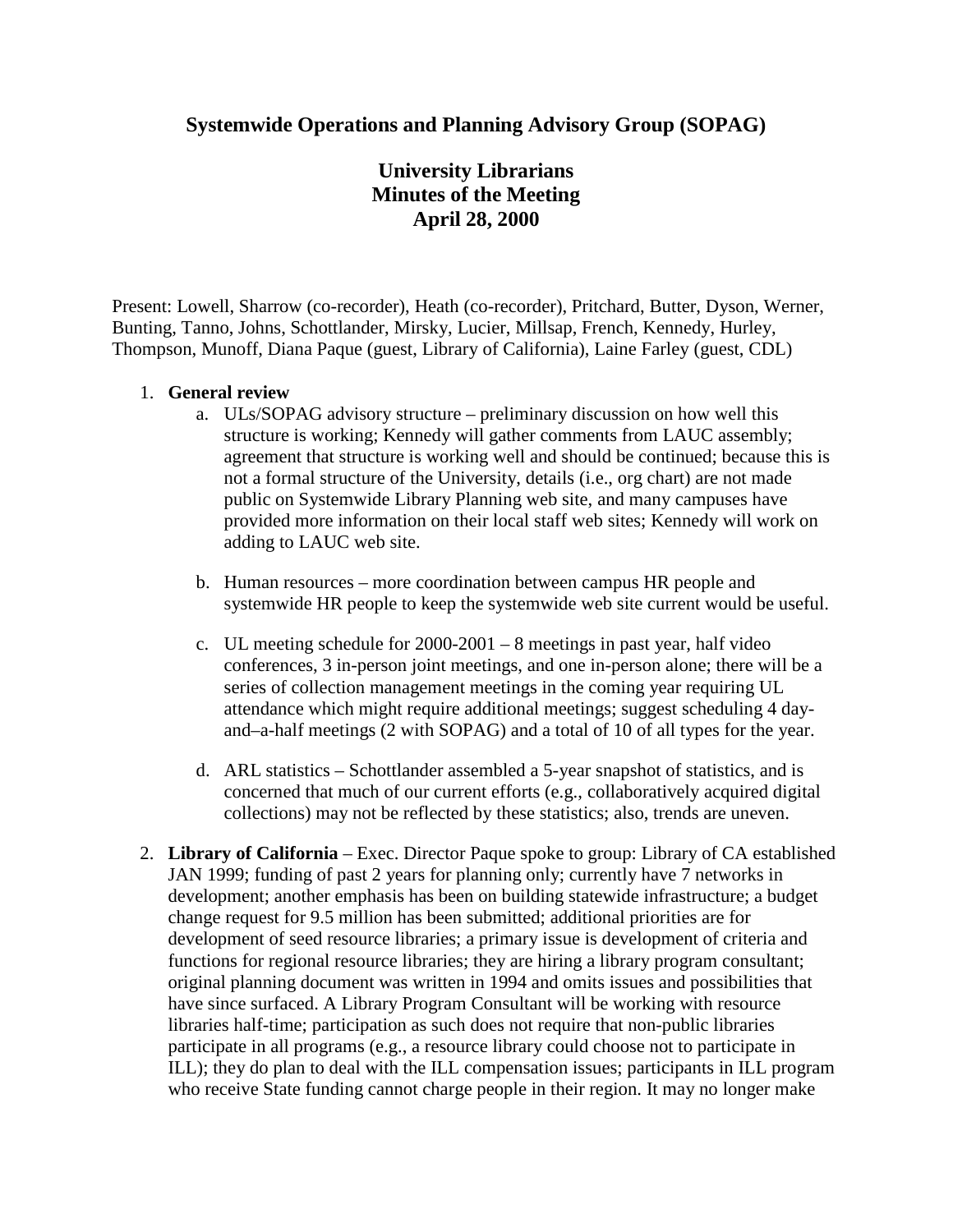sense to structure activities on a regional basis – for many things a statewide basis makes more sense. It might also make more sense to base the selection of resource libraries on services rather than on collection size. One project in planning is a statewide web based reference service. All of this has not been formally stated, and Paque will provide this group with a formal statement of current issues/plans to assist libraries in planning and decision making processes. Board membership is mandated by the Library of California act to include 2 academic library members; CLSA system has a different set of regions which is causing problems with the transition. Other states have similar programs, and Paque is examining their plans and structures. There will be planning and project funding in the coming year for which resource libraries can apply. Paque will investigate inviting UC participants in the coming workshop. Board appointments are made by the Governor. If we want to forward names for Board membership, Lucier suggests a letter be sent to SVP King with recommendations for forwarding to Arditti. Sarah Pritchard and Janice Koyama were mentioned as possibilities.

#### 3. **Systemwide library planning issues**

- a. Resource sharing
	- i. Request Butter reviewed the Needs Assessment and Phase II/III summary report. The Needs Assessment shows a clear need for further development to streamline local ILL processes. The development of 2 critical national standards has made it feasible for the project to move forward with trying to acquire a consortial borrowing system (CBS) which will also provide users with statuschecking and notification capabilities. The Summary details issues and decisions that need to be made, but it is premature to ask this group for recommendations before a CBS system has been selected. The PIR Team is meeting next week with 5 vendors to review the CBS products now available. PIR Team has recommended a centralized system, but outcome will depend on the product acquired. This group confirms that CBS software is a high priority for this project, but implementation of a centralized system should not cause any campus to lose efficiencies that they now have in place. Butter thanked campus ILL staff for their participation. One important issue for phase III will be access for undergraduates; a report from Gail Nichols for RSC details current practices and statistics relating to this issue. The general consensus is to open the service to undergraduates; the Team and RSC will need to discuss whether this could be done by Fall quarter; it is strongly recommended that real-time patron authorization be in place by the time undergraduate access is implemented. Butter reviewed the statistics, and it was observed that it would be helpful to see how the Request statistics compare with the non-Request transactions; Tammy Dearie is gathering this data. Data for the first quarter of article request will be distributed within a month. Butter, the PIR Team, and campus ILL staff were commended for their work.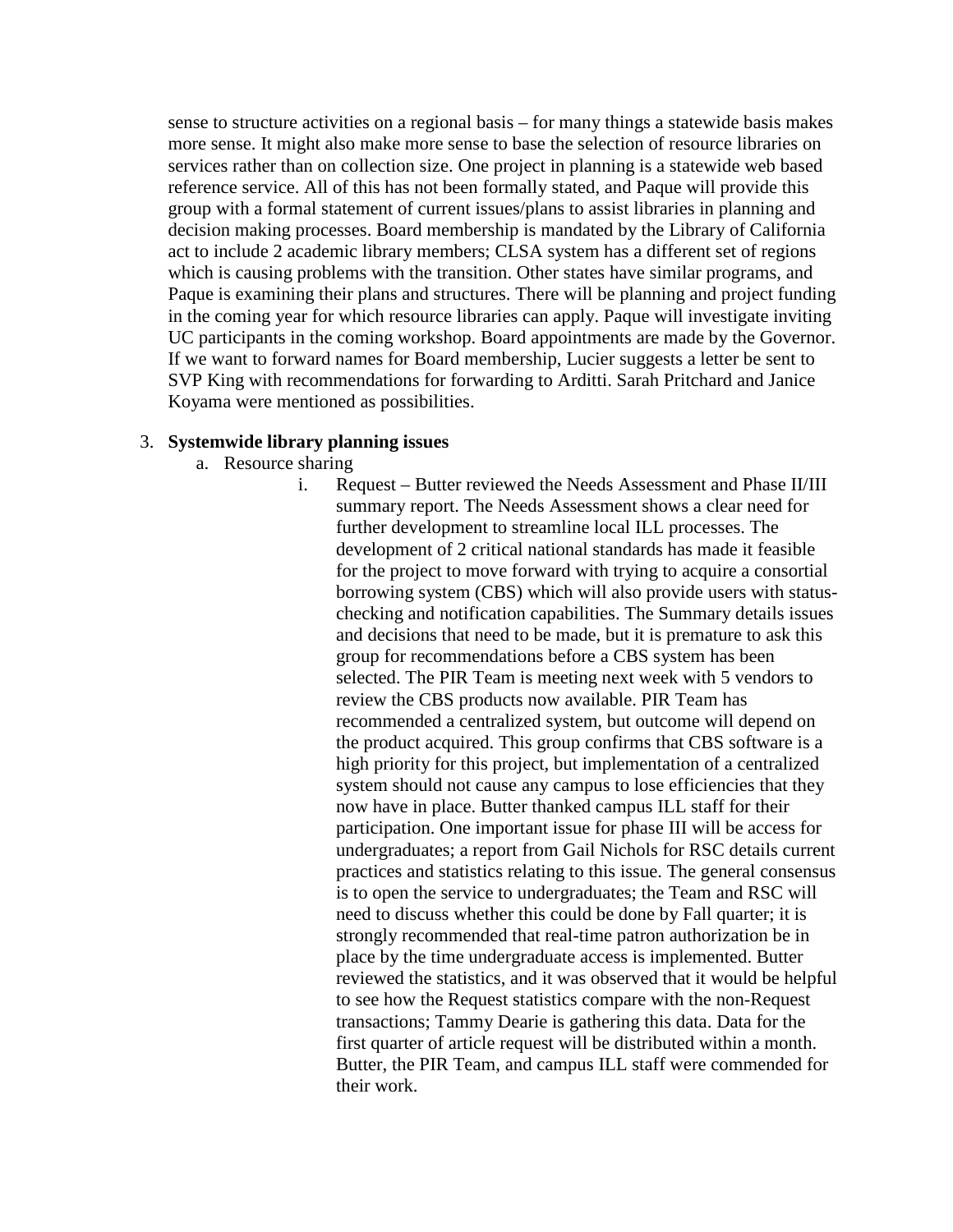- ii. Desktop delivery Bunting explained the history of the proposal, and that current projects at UCSD, UCB, and SRLF could be viewed as a limited pilot. The scanners included in the proposal will require space, but the preservation features provide a side benefit to using them. Though a centralized server is proposed, it need not be completely centralized. (UCB noted that they need 3 scanners.) One question is whether DMCA requires removal of the electronic copy after scanning, but maintenance of scanned copies of documents could be an additional workload. Implementation requires establishing a project team, and, if this project is a priority, this could be started now. However, at this time, the amount of resource sharing funding that will be available next year is unknown, and it is possible that the money might not be available from that source. Because this function is a part of some commercial ILL (CBS) systems, it is important that it be considered as in relation to the CBS software. SOPAG will recommend a project team leader. Lucier requests this project use the same model as the Request project. He will assemble a project team after receiving recommendations from SOPAG.
- iii. Netlender reimbursement model was developed to assist libraries who are overwhelmed with requests from Request. Bunting pointed out that borrowing is, overall, lower than for the base year, and that the load balancing seems to be changing the distribution of lending. There was agreement that, at this point in time, the data indicates a wait-and-see posture. The issue will be tabled and lending statistics monitored on a regular basis.
- b. **Mellon Foundation proposal** Lucier is very hopeful for the proposal funding. He recommends the project manager be an AUL-level person who could begin by summer. There was wide interest in participation. If the Mellon funding is not available, there was agreement that the project should still be made a priority. Mirsky emphasized that the report from the Task Force on Collaborative Strategies for Archiving of Print in the Digital Environment was accepted but not endorsed by SOPAG and should be regarded as a working report.
- 4. **SOPAG issues** Digital Preservation Task Force proposal Hurley introduced the 2 phases of the proposal by describing the urgent need for archiving procedures and the issues relating to the development of such procedures. The Technical Architecture and Standards Working Group has a critical relation to the proposed task force and the proposed membership does include 3 people from TASWG. A period of 3-4 months is envisioned for phase I. There was agreement to ask SOPAG to implement the proposal, and the membership proposed was approved. Mirsky reported that the Preservation group will be using this year to develop a budget proposal for the next budget cycle.

## 5. **CDL items**